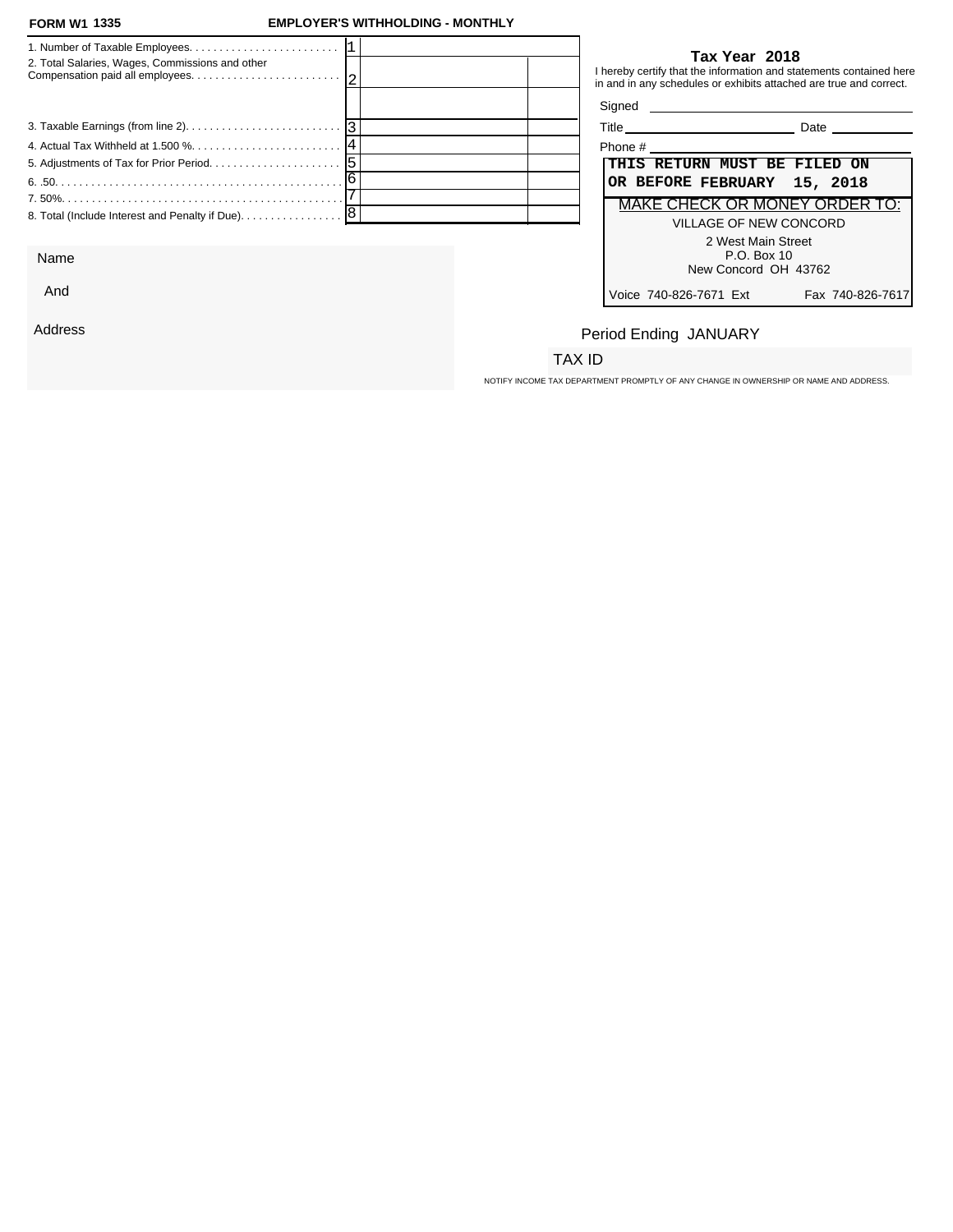And

Address

### **FORM W1 EMPLOYER'S WITHHOLDING - MONTHLY**

| 2. Total Salaries, Wages, Commissions and other                                                             | Tax Year 2018<br>I hereby certify that the information and statements contained here<br>in and in any schedules or exhibits attached are true and correct. |
|-------------------------------------------------------------------------------------------------------------|------------------------------------------------------------------------------------------------------------------------------------------------------------|
|                                                                                                             |                                                                                                                                                            |
| 3. Taxable Earnings (from line 2). $\ldots$ . $\ldots$ . $\ldots$ . $\ldots$ . $\ldots$ . $\lceil 3 \rceil$ | <b>Date Date</b>                                                                                                                                           |
|                                                                                                             | Phone #                                                                                                                                                    |
|                                                                                                             | THIS RETURN MUST BE FILED ON                                                                                                                               |
|                                                                                                             | OR BEFORE MARCH 15, 2018                                                                                                                                   |
|                                                                                                             | <b>MAKE CHECK OR MONEY ORDER TO:</b>                                                                                                                       |
| 8. Total (Include Interest and Penalty if Due). 8                                                           | VILLAGE OF NEW CONCORD                                                                                                                                     |
|                                                                                                             | 2 West Main Street                                                                                                                                         |
| Name                                                                                                        | P.O. Box 10                                                                                                                                                |
|                                                                                                             | New Concord OH 13762                                                                                                                                       |

| Phone #                                    |  |  |  |
|--------------------------------------------|--|--|--|
| THIS RETURN MUST BE FILED ON               |  |  |  |
| OR BEFORE MARCH 15, 2018                   |  |  |  |
| MAKE CHECK OR MONEY ORDER TO:              |  |  |  |
| VILLAGE OF NEW CONCORD                     |  |  |  |
| 2 West Main Street                         |  |  |  |
| P.O. Box 10                                |  |  |  |
| New Concord OH 43762                       |  |  |  |
| Fax 740-826-7617<br>Voice 740-826-7671 Ext |  |  |  |

# Period Ending FEBRUARY

### TAX ID

NOTIFY INCOME TAX DEPARTMENT PROMPTLY OF ANY CHANGE IN OWNERSHIP OR NAME AND ADDRESS.

| <b>FORM W1 1335</b>                                                                                         | <b>EMPLOYER'S WITHHOLDING - MONTHLY</b> |                                                                                                                                                            |
|-------------------------------------------------------------------------------------------------------------|-----------------------------------------|------------------------------------------------------------------------------------------------------------------------------------------------------------|
| 2. Total Salaries, Wages, Commissions and other                                                             |                                         | Tax Year 2018<br>I hereby certify that the information and statements contained here<br>in and in any schedules or exhibits attached are true and correct. |
|                                                                                                             |                                         |                                                                                                                                                            |
| 3. Taxable Earnings (from line 2). $\ldots$ . $\ldots$ . $\ldots$ . $\ldots$ . $\ldots$ . $\lceil 3 \rceil$ |                                         | Title Date Date                                                                                                                                            |
|                                                                                                             |                                         |                                                                                                                                                            |
|                                                                                                             |                                         | THIS RETURN MUST BE FILED ON                                                                                                                               |
|                                                                                                             |                                         | OR BEFORE APRIL 15, 2018                                                                                                                                   |
|                                                                                                             |                                         | <b>MAKE CHECK OR MONEY ORDER TO:</b>                                                                                                                       |
|                                                                                                             |                                         | VILLAGE OF NEW CONCORD                                                                                                                                     |
|                                                                                                             |                                         | 2 West Main Street                                                                                                                                         |
| Name                                                                                                        |                                         | P.O. Box 10                                                                                                                                                |
|                                                                                                             |                                         | New Concord OH 43762                                                                                                                                       |
| And                                                                                                         |                                         | Voice 740-826-7671 Ext<br>Fax 740-826-7617                                                                                                                 |
| Address                                                                                                     |                                         | Period Ending MARCH                                                                                                                                        |
|                                                                                                             |                                         | TAX ID                                                                                                                                                     |
|                                                                                                             |                                         |                                                                                                                                                            |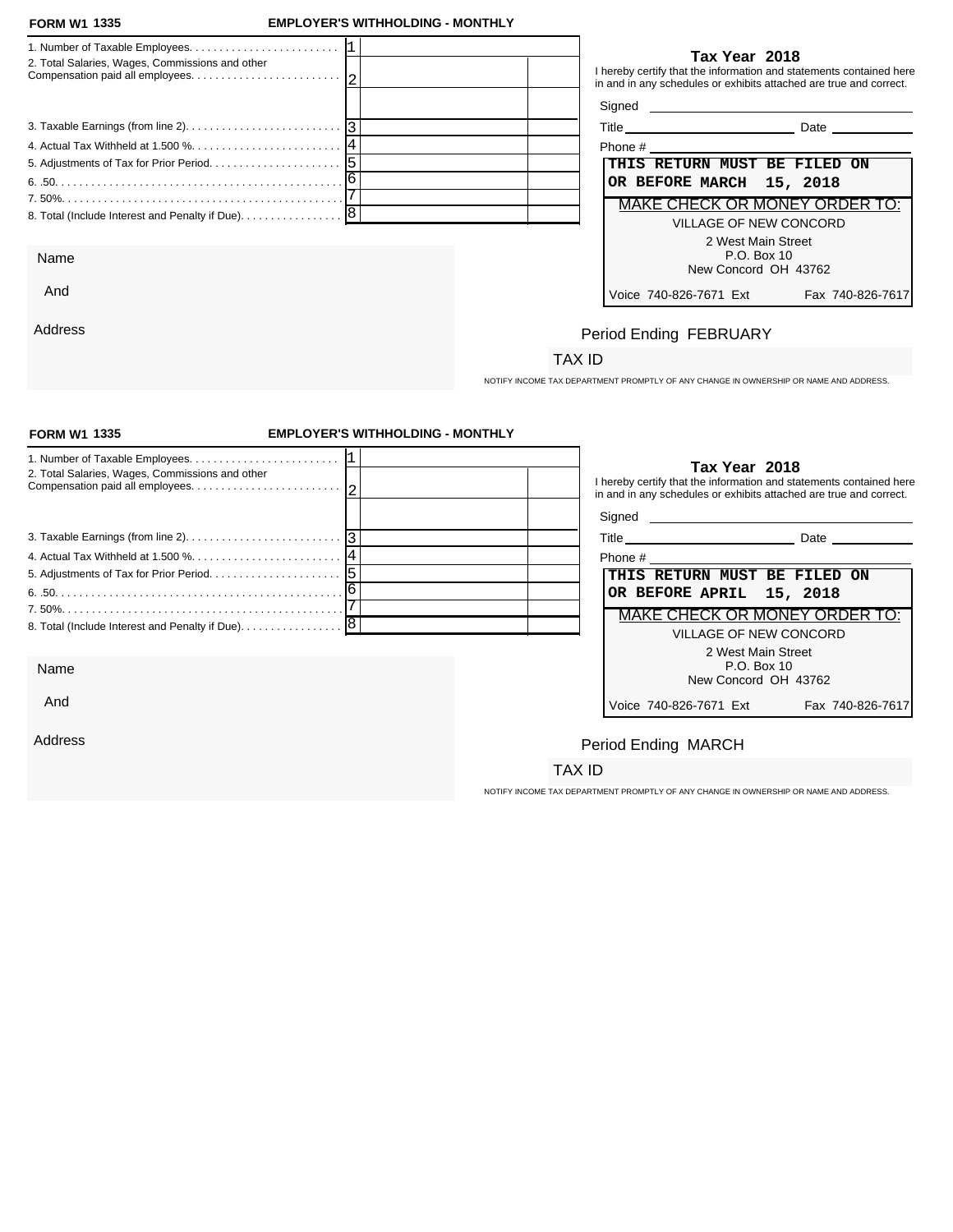And

Address

### **FORM W1 EMPLOYER'S WITHHOLDING - MONTHLY**

|                                                      | Tax Year 2018                                                                                                                             |
|------------------------------------------------------|-------------------------------------------------------------------------------------------------------------------------------------------|
| 2. Total Salaries, Wages, Commissions and other      | I hereby certify that the information and statements contained here<br>in and in any schedules or exhibits attached are true and correct. |
|                                                      | Signed _                                                                                                                                  |
|                                                      | Date                                                                                                                                      |
|                                                      | Phone #                                                                                                                                   |
| $\sqrt{5}$<br>5. Adjustments of Tax for Prior Period | THIS RETURN MUST BE FILED ON                                                                                                              |
|                                                      | OR BEFORE MAY 15, 2018                                                                                                                    |
|                                                      | MAKE CHECK OR MONEY ORDER TO:                                                                                                             |
|                                                      | VILLAGE OF NEW CONCORD                                                                                                                    |
|                                                      | 2 West Main Street                                                                                                                        |
| Name                                                 | P.O. Box 10<br>New Concord OH 43762                                                                                                       |

| Phone #                                    |
|--------------------------------------------|
| THIS RETURN MUST BE FILED ON               |
| OR BEFORE MAY 15, 2018                     |
| MAKE CHECK OR MONEY ORDER TO:              |
| VILLAGE OF NEW CONCORD                     |
| 2 West Main Street<br>$P.O.$ Box 10        |
| New Concord OH 43762                       |
| Voice 740-826-7671 Ext<br>Fax 740-826-7617 |

# Period Ending APRIL

### TAX ID

NOTIFY INCOME TAX DEPARTMENT PROMPTLY OF ANY CHANGE IN OWNERSHIP OR NAME AND ADDRESS.

| <b>FORM W1 1335</b>                                                                                 | <b>EMPLOYER'S WITHHOLDING - MONTHLY</b> |                                                                                                                                                            |
|-----------------------------------------------------------------------------------------------------|-----------------------------------------|------------------------------------------------------------------------------------------------------------------------------------------------------------|
| 2. Total Salaries, Wages, Commissions and other                                                     |                                         | Tax Year 2018<br>I hereby certify that the information and statements contained here<br>in and in any schedules or exhibits attached are true and correct. |
|                                                                                                     |                                         |                                                                                                                                                            |
| 3. Taxable Earnings (from line 2). $\ldots$ . $\ldots$ . $\ldots$ . $\ldots$ . $\ldots$ . $\vert$ 3 |                                         |                                                                                                                                                            |
|                                                                                                     |                                         | Phone #                                                                                                                                                    |
|                                                                                                     |                                         | THIS RETURN MUST BE FILED ON                                                                                                                               |
|                                                                                                     |                                         | OR BEFORE JUNE 15, 2018                                                                                                                                    |
|                                                                                                     |                                         | MAKE CHECK OR MONEY ORDER TO:                                                                                                                              |
|                                                                                                     |                                         | <b>VILLAGE OF NEW CONCORD</b>                                                                                                                              |
|                                                                                                     |                                         | 2 West Main Street                                                                                                                                         |
| Name                                                                                                |                                         | P.O. Box 10<br>New Concord OH 43762                                                                                                                        |
|                                                                                                     |                                         |                                                                                                                                                            |
| And                                                                                                 |                                         | Voice 740-826-7671 Ext<br>Fax 740-826-7617                                                                                                                 |
|                                                                                                     |                                         |                                                                                                                                                            |
| Address                                                                                             |                                         | Period Ending MAY                                                                                                                                          |
|                                                                                                     |                                         | TAX ID                                                                                                                                                     |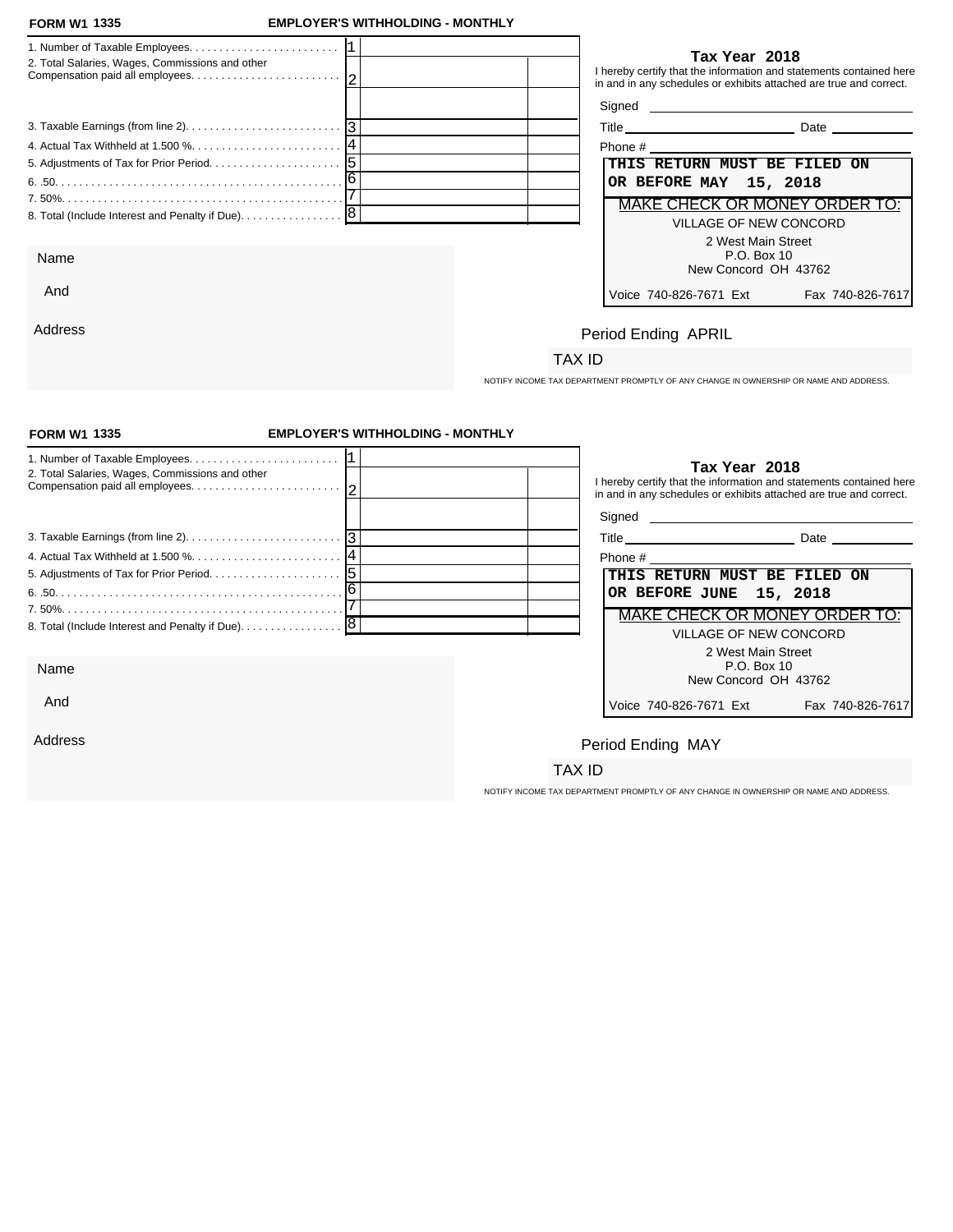Address

### **FORM W1 EMPLOYER'S WITHHOLDING - MONTHLY**

| 2. Total Salaries, Wages, Commissions and other   |  |                              | Tax Year 2018                                | I hereby certify that the information and statements contained here<br>in and in any schedules or exhibits attached are true and correct.                                                                                            |
|---------------------------------------------------|--|------------------------------|----------------------------------------------|--------------------------------------------------------------------------------------------------------------------------------------------------------------------------------------------------------------------------------------|
|                                                   |  |                              |                                              | Signed <u>example and the set of the set of the set of the set of the set of the set of the set of the set of the set of the set of the set of the set of the set of the set of the set of the set of the set of the set of the </u> |
|                                                   |  |                              |                                              | Title Date Date                                                                                                                                                                                                                      |
|                                                   |  |                              |                                              |                                                                                                                                                                                                                                      |
|                                                   |  | THIS RETURN MUST BE FILED ON |                                              |                                                                                                                                                                                                                                      |
|                                                   |  | OR BEFORE JULY 15, 2018      |                                              |                                                                                                                                                                                                                                      |
|                                                   |  |                              |                                              | MAKE CHECK OR MONEY ORDER TO:                                                                                                                                                                                                        |
| 8. Total (Include Interest and Penalty if Due). 8 |  |                              | VILLAGE OF NEW CONCORD<br>2 West Main Street |                                                                                                                                                                                                                                      |
| Name                                              |  |                              | P.O. Box 10<br>New Concord OH 43762          |                                                                                                                                                                                                                                      |
| And                                               |  | Voice 740-826-7671 Fxt       |                                              | Fax 740-826-7617                                                                                                                                                                                                                     |

| Phone #                                                   |  |
|-----------------------------------------------------------|--|
| THIS RETURN MUST BE FILED ON                              |  |
| OR BEFORE JULY 15, 2018                                   |  |
| <b>MAKE CHECK OR MONEY ORDER TO:</b>                      |  |
| VILLAGE OF NEW CONCORD                                    |  |
| 2 West Main Street<br>P.O. Box 10<br>New Concord OH 43762 |  |
| Voice 740-826-7671 Ext<br>Fax 740-826-7617                |  |

# Period Ending JUNE

### TAX ID

NOTIFY INCOME TAX DEPARTMENT PROMPTLY OF ANY CHANGE IN OWNERSHIP OR NAME AND ADDRESS.

| <b>FORM W1 1335</b>                                                                                         | <b>EMPLOYER'S WITHHOLDING - MONTHLY</b> |                                                                                                                                                            |
|-------------------------------------------------------------------------------------------------------------|-----------------------------------------|------------------------------------------------------------------------------------------------------------------------------------------------------------|
| 2. Total Salaries, Wages, Commissions and other                                                             |                                         | Tax Year 2018<br>I hereby certify that the information and statements contained here<br>in and in any schedules or exhibits attached are true and correct. |
|                                                                                                             |                                         |                                                                                                                                                            |
| 3. Taxable Earnings (from line 2). $\ldots$ . $\ldots$ . $\ldots$ . $\ldots$ . $\ldots$ . $\lceil 3 \rceil$ |                                         |                                                                                                                                                            |
|                                                                                                             |                                         | Phone #                                                                                                                                                    |
|                                                                                                             |                                         | THIS RETURN MUST BE FILED ON                                                                                                                               |
|                                                                                                             |                                         | OR BEFORE AUGUST 15, 2018                                                                                                                                  |
|                                                                                                             |                                         | <b>MAKE CHECK OR MONEY ORDER TO:</b>                                                                                                                       |
| 8. Total (Include Interest and Penalty if Due). [8]                                                         |                                         | <b>VILLAGE OF NEW CONCORD</b>                                                                                                                              |
|                                                                                                             |                                         | 2 West Main Street                                                                                                                                         |
| Name                                                                                                        |                                         | P.O. Box 10<br>New Concord OH 43762                                                                                                                        |
| And                                                                                                         |                                         | Voice 740-826-7671 Ext<br>Fax 740-826-7617                                                                                                                 |
| Address                                                                                                     |                                         | Period Ending JULY                                                                                                                                         |
|                                                                                                             |                                         | TAX ID                                                                                                                                                     |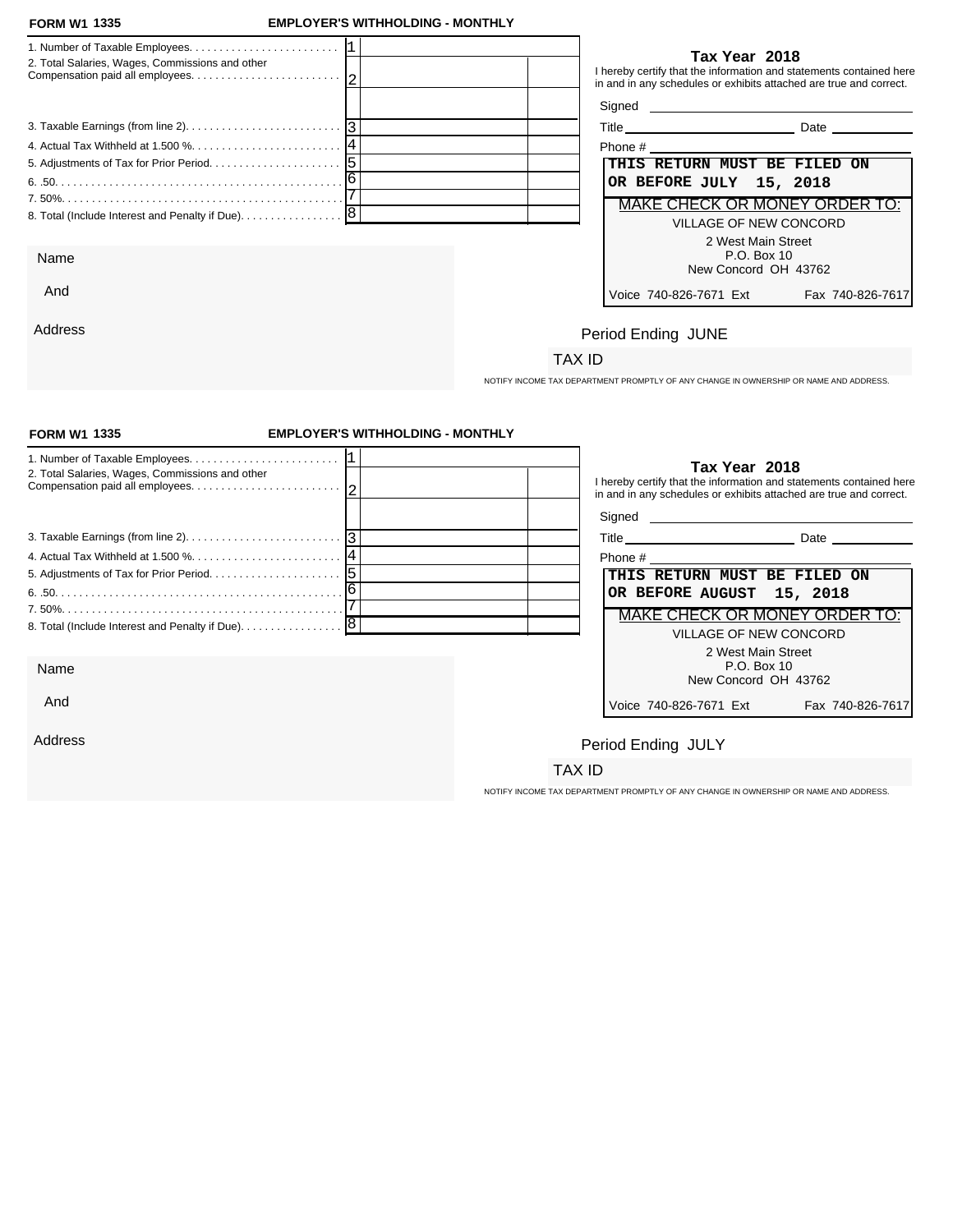And

Address

### **FORM W1 EMPLOYER'S WITHHOLDING - MONTHLY**

| 2. Total Salaries, Wages, Commissions and other | Tax Year 2018<br>I hereby certify that the information and statements contained here<br>in and in any schedules or exhibits attached are true and correct. |
|-------------------------------------------------|------------------------------------------------------------------------------------------------------------------------------------------------------------|
|                                                 |                                                                                                                                                            |
|                                                 | <b>Date Date</b>                                                                                                                                           |
|                                                 | Phone # 2008 and 2008 and 2008 and 2008 and 2008 and 2008 and 2008 and 2008 and 2008 and 2008 and 2008 and 200                                             |
|                                                 | THIS RETURN MUST BE FILED ON                                                                                                                               |
|                                                 | OR BEFORE SEPTEMBER 15, 2018                                                                                                                               |
|                                                 | MAKE CHECK OR MONEY ORDER TO:                                                                                                                              |
|                                                 | VILLAGE OF NEW CONCORD                                                                                                                                     |
|                                                 | 2 West Main Street                                                                                                                                         |
| Name                                            | P.O. Box 10                                                                                                                                                |
|                                                 | New Concord OH 43762                                                                                                                                       |

| Phone #                       |                  |
|-------------------------------|------------------|
| THIS RETURN MUST BE FILED ON  |                  |
| OR BEFORE SEPTEMBER 15, 2018  |                  |
| MAKE CHECK OR MONEY ORDER TO: |                  |
| VILLAGE OF NEW CONCORD        |                  |
| 2 West Main Street            |                  |
| P.O. Box 10                   |                  |
| New Concord OH 43762          |                  |
| Voice 740-826-7671 Ext        | Fax 740-826-7617 |

# Period Ending AUGUST

### TAX ID

NOTIFY INCOME TAX DEPARTMENT PROMPTLY OF ANY CHANGE IN OWNERSHIP OR NAME AND ADDRESS.

| <b>FORM W1 1335</b>                                                                         | <b>EMPLOYER'S WITHHOLDING - MONTHLY</b> |                                                                                                                                                            |                               |
|---------------------------------------------------------------------------------------------|-----------------------------------------|------------------------------------------------------------------------------------------------------------------------------------------------------------|-------------------------------|
| 2. Total Salaries, Wages, Commissions and other                                             |                                         | Tax Year 2018<br>I hereby certify that the information and statements contained here<br>in and in any schedules or exhibits attached are true and correct. |                               |
| 3. Taxable Earnings (from line 2). $\ldots$ . $\ldots$ . $\ldots$ . $\ldots$ . $\ldots$   3 |                                         | Title Date Date                                                                                                                                            |                               |
|                                                                                             |                                         | Phone #                                                                                                                                                    |                               |
|                                                                                             |                                         | THIS RETURN MUST BE FILED ON                                                                                                                               |                               |
|                                                                                             |                                         | OR BEFORE OCTOBER 15, 2018                                                                                                                                 |                               |
|                                                                                             |                                         |                                                                                                                                                            | MAKE CHECK OR MONEY ORDER TO: |
| 8. Total (Include Interest and Penalty if Due). 8                                           |                                         | <b>VILLAGE OF NEW CONCORD</b>                                                                                                                              |                               |
|                                                                                             |                                         |                                                                                                                                                            | 2 West Main Street            |
| Name                                                                                        |                                         | P.O. Box 10                                                                                                                                                | New Concord OH 43762          |
| And                                                                                         |                                         | Voice 740-826-7671 Ext                                                                                                                                     | Fax 740-826-7617              |
| Address                                                                                     |                                         | Period Ending SEPTEMBER                                                                                                                                    |                               |
|                                                                                             |                                         | TAX ID                                                                                                                                                     |                               |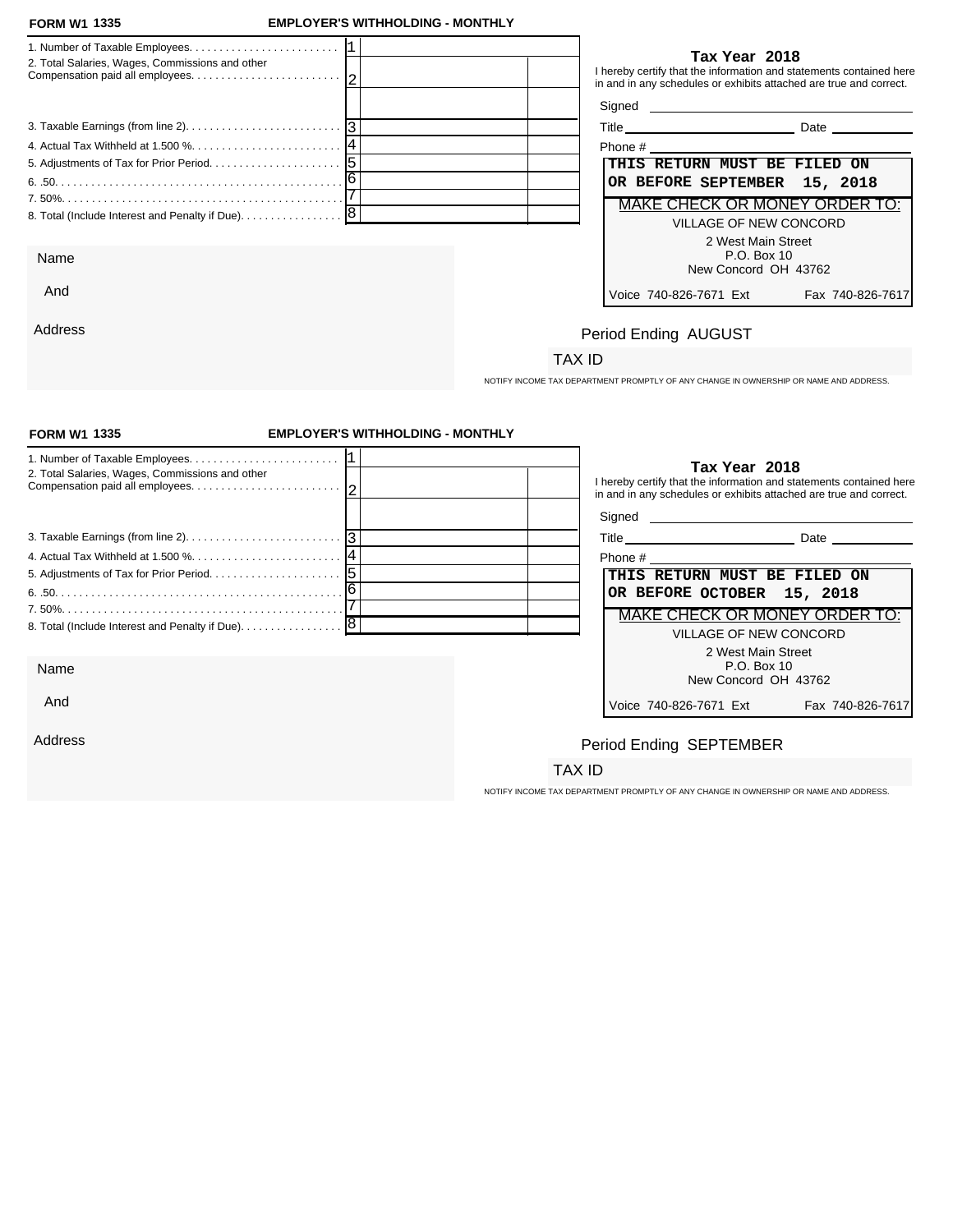And

Address

### **FORM W1 EMPLOYER'S WITHHOLDING - MONTHLY**

| 2. Total Salaries, Wages, Commissions and other   | Tax Year 2018<br>I hereby certify that the information and statements contained here<br>in and in any schedules or exhibits attached are true and correct. |
|---------------------------------------------------|------------------------------------------------------------------------------------------------------------------------------------------------------------|
|                                                   | Signed <b>Signed</b>                                                                                                                                       |
|                                                   | Date ___________                                                                                                                                           |
|                                                   | Phone # 2008 2009 2012 2022 2023 2024 2022 2022 2023 2024 2022 2023 2024 2022 2023 2024 2022 2023 20                                                       |
|                                                   | THIS RETURN MUST BE FILED ON                                                                                                                               |
|                                                   | OR BEFORE NOVEMBER 15, 2018                                                                                                                                |
|                                                   | MAKE CHECK OR MONEY ORDER TO:                                                                                                                              |
| 8. Total (Include Interest and Penalty if Due). 8 | VILLAGE OF NEW CONCORD                                                                                                                                     |
|                                                   | 2 West Main Street                                                                                                                                         |
| Name                                              | P.O. Box 10                                                                                                                                                |
|                                                   | New Concord OH 43762                                                                                                                                       |

| Phone #                                    |
|--------------------------------------------|
| THIS RETURN MUST BE FILED ON               |
| OR BEFORE NOVEMBER 15, 2018                |
| MAKE CHECK OR MONEY ORDER TO:              |
| VILLAGE OF NEW CONCORD                     |
| 2 West Main Street                         |
| P.O. Box 10                                |
| New Concord OH 43762                       |
| Voice 740-826-7671 Ext<br>Fax 740-826-7617 |

# Period Ending OCTOBER

### TAX ID

NOTIFY INCOME TAX DEPARTMENT PROMPTLY OF ANY CHANGE IN OWNERSHIP OR NAME AND ADDRESS.

| <b>FORM W1 1335</b>                                                                             | <b>EMPLOYER'S WITHHOLDING - MONTHLY</b> |                                                                                                                                                            |
|-------------------------------------------------------------------------------------------------|-----------------------------------------|------------------------------------------------------------------------------------------------------------------------------------------------------------|
| 2. Total Salaries, Wages, Commissions and other                                                 |                                         | Tax Year 2018<br>I hereby certify that the information and statements contained here<br>in and in any schedules or exhibits attached are true and correct. |
| 3. Taxable Earnings (from line 2). $\ldots$ . $\ldots$ . $\ldots$ . $\ldots$ . $\ldots$ . $ 3 $ |                                         | Signed <b>Signed</b>                                                                                                                                       |
|                                                                                                 |                                         | Title Date Date                                                                                                                                            |
|                                                                                                 |                                         | THIS RETURN MUST BE FILED ON                                                                                                                               |
|                                                                                                 |                                         | OR BEFORE DECEMBER 15, 2018                                                                                                                                |
|                                                                                                 |                                         | MAKE CHECK OR MONEY ORDER TO:                                                                                                                              |
|                                                                                                 |                                         | <b>VILLAGE OF NEW CONCORD</b>                                                                                                                              |
|                                                                                                 |                                         | 2 West Main Street                                                                                                                                         |
| Name                                                                                            |                                         | P.O. Box 10<br>New Concord OH 43762                                                                                                                        |
| And                                                                                             |                                         | Voice 740-826-7671 Ext<br>Fax 740-826-7617                                                                                                                 |
| Address                                                                                         |                                         | Period Ending NOVEMBER                                                                                                                                     |
|                                                                                                 |                                         | TAX ID                                                                                                                                                     |